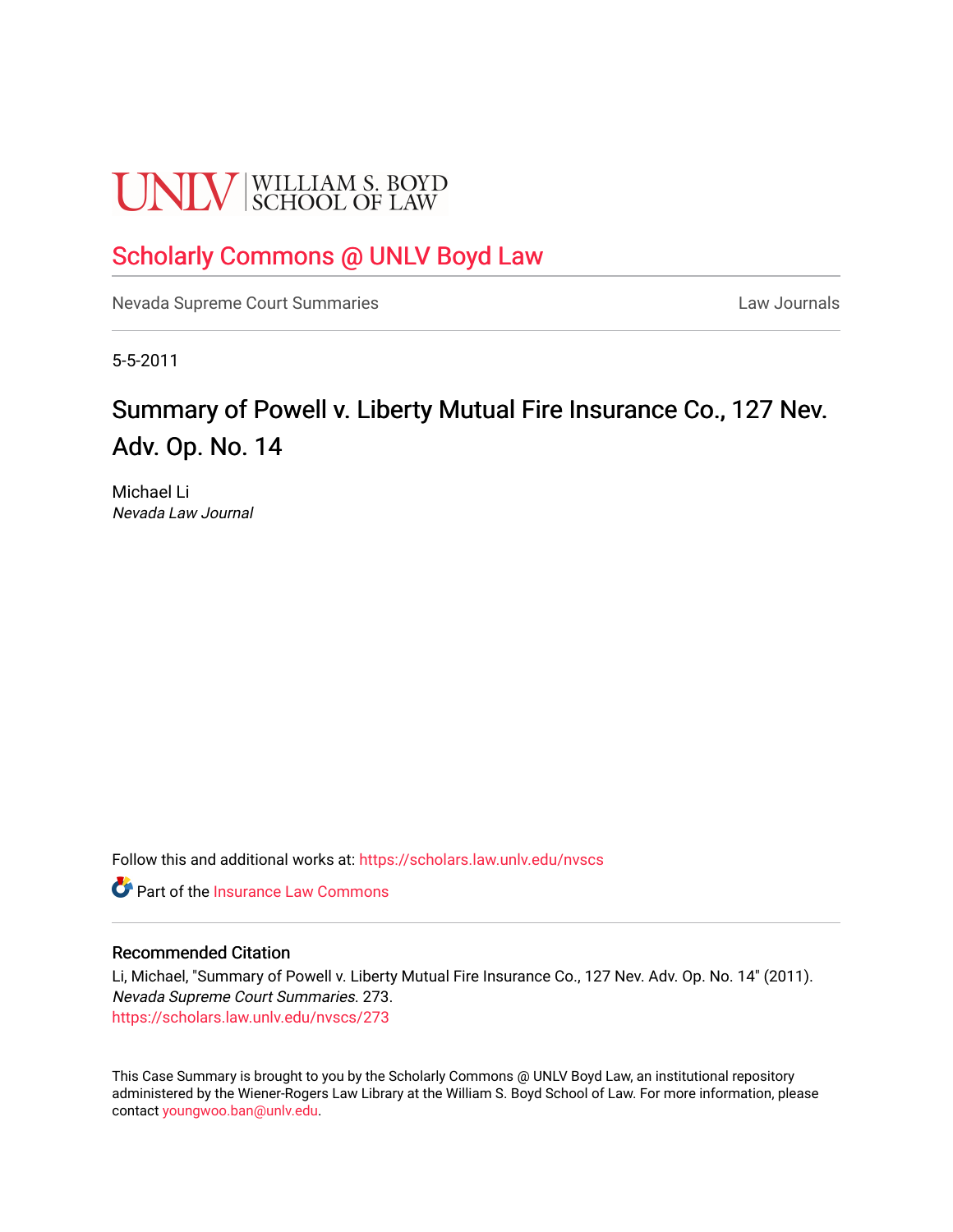*Powell v. Liberty Mutual Fire Insurance Co.,* 127 Nev. Adv. Op. No. 14 (May 05, 2011) 1 INSURANCE LAW – BREACH OF CONTRACT; CONTRACT CONSTRUCTION

#### **Summary**

An appeal from a grant of partial summary judgment in a breach-of-contract action arising from a denial of a homeowner's insurance claim under the policy's "earth movement exclusion" clause.

## **Disposition and Outcome**

The Supreme Court of Nevada reversed and remanded the district court's grant of partial summary judgment, finding : (1) a genuine issue of material fact existed as to whether the "earth movement exclusion" clause excluded coverage for damages to Appellant's house, and (2) the district court improperly relied on *Schroeder v. State Farm Fire & Cas. Co.* to support its conclusion that Respondent properly disclaimed coverage.<sup>2</sup>

## **Facts and Procedural History**

Appellant Mildred Powell ("Powell") obtained homeowner's insurance from Respondent, Liberty Mutual Fire Insurance Company ("Liberty"). The standard form insurance policy contained an "earth movement exclusion" clause, which excluded losses caused by "(e)arth movement, meaning earthquake including land shock waves or tremors before, during or after a volcanic eruption; landslide, mine subsidence; mudflow; earth sinking, rising or shifting." The policy also contained a "settling" clause, which further excludes losses resulting from "settling, shrinking, bulging or expansion, including resultant cracking, of pavement, patios, foundations, walls, floors, roofs, or ceilings."

In July 2005, a water pipe in Powell's house exploded, flooding the dirt sub-basement. Thereafter, her house suffered a shift in its foundation, and extensive separation in the walls and ceilings of several rooms. Powell filed a claim based on these damages under the homeowner insurance policy she purchased from Liberty. An expert chosen by Powell and hired by Liberty concluded that the house was being affected by an expansion of supporting clay soil "likely present in lesser degrees in the past," but "severely aggravated by the intrusion of a significant amount of water" due to the exploding water pipe. Liberty nonetheless denied Powell's claim, citing the policy's earth movement exclusion clause.

Powell subsequently hired two civil engineering professors to conduct a second inspection of the house. The professors found no evidence of earth movement, and concluded that the structural damages resulted from swelling of the foundational clay facilitated by access to water. With these conclusions, Powell made another request for reconsideration, which Liberty again denied.

 $\overline{\phantom{a}}$ 

 $<sup>1</sup>$  By Michael Li.</sup>

<sup>&</sup>lt;sup>2</sup> Schroeder v. State Farm Fire & Cas. Co., 770 F. Supp. 558 (D. Nev. 1991)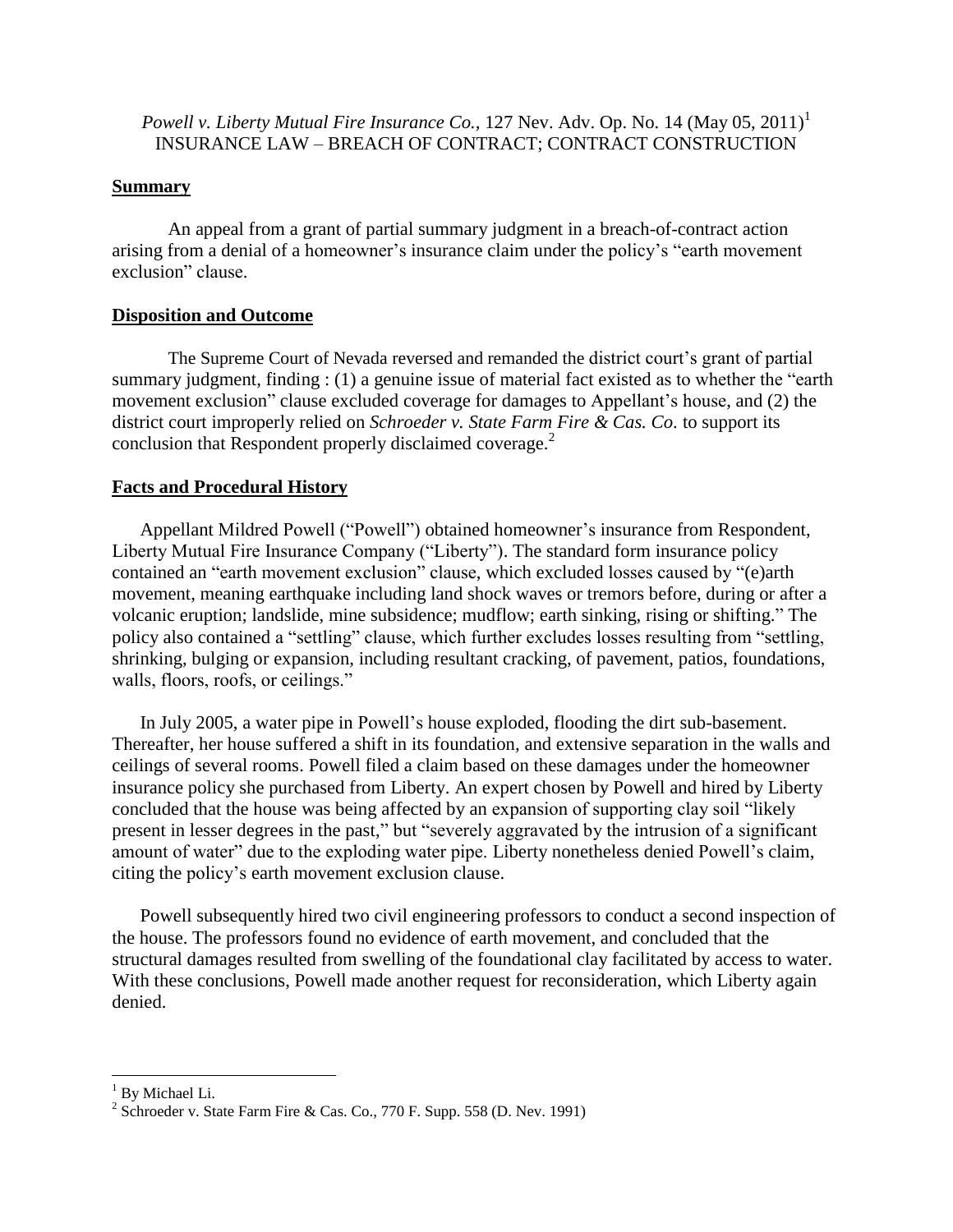Consequently, Powell filed a complaint in the Second Judicial District Court, alleging: (1) breach of contract, (2) breach of duty of good-faith and fair-dealing, and (3) breach of Nevada Unfair Claims Settlement Practices Act.<sup>3</sup> Liberty filed a motion for partial summary judgment with respect to the breach-of-contract and bad-faith claims. The district court granted the motion as to the bad-faith claim,<sup>4</sup> but initially denied the motion as to Powell's breach-of-contract claim, finding a genuine issue existed as to what caused the damage to Powell's house.<sup>5</sup> Thereafter, both parties hired experts to re-inspect Powell's house. Based on conclusions derived from these inspections, Liberty renewed its motion for partial summary judgment of the breach-of-contract claim.

The district court granted Liberty's renewed motion for partial summary judgment, concluding that: (1) there was movement in the earth below the house, which either directly or indirectly caused the damage to Powell's house, and (2) the policy underlying *Schroeder*, where a similar earth movement exclusion clause was at issue, explicitly excluded any damage caused directly or indirectly by soil movement.

#### **Discussion<sup>6</sup>**

#### *The Earth Movement Exclusion Clause is Ambiguous*

Powell claimed the district court erred in concluding that soil expansion caused by a water leak from a pipe fits within the scope of the earth movement exclusion clause, as defined in Respondent's policy. The Court noted that under Nevada's common-law, it will interpret and enforce the plain and ordinary meaning of a contract provision if the language is unambiguous.<sup>7</sup> Whether an insurance contract is unambiguous turns on whether it creates a reasonable expectation of coverage as drafted.<sup>8</sup> Any ambiguity in the policy language will be construed against the insurer, as the policy's drafter.<sup>9</sup> Clauses excluding coverage must be interpreted narrowly "as to effectuate the reasonable expectations of the insured."<sup>10</sup>

The Court next turned its attention to earth movement exclusion clauses in general. Historically, earth movement exclusion clauses were created to protect insurers from catastrophic events that are nearly impossible to insure against, due to their unpredictability. Other

 $\overline{a}$ 

<sup>3</sup> NEV. REV. STAT. § 686A.310 (2007).

<sup>4</sup> Appellant did not challenge the district court's dismissal of her bad-faith claim.

<sup>&</sup>lt;sup>5</sup> The issue of proximate cause was also invoked on appeal, but because the Court concluded the policy language to be ambiguous, it never addressed the proximate cause issue.

<sup>6</sup> Appellant's sole challenge on appeal relates to the district court's dismissal of her breach-of-contract claim. Although she did not present arguments supporting her § 686A.310 claim, the Court reversed the district court's dismissal with respect to this claim as well, based on its failure to evaluate the § 686A.310 claim independently from the breach-of-contract claim.

<sup>7</sup> Farmers Ins. Exch. v. Neal, 119 Nev. 62, 64, 64 P.3d 472, 473 (2003).

<sup>8</sup> United Nat'l Ins. Co. v. Frontier Ins. Co., 120 Nev. 678, 684, 99 P.3d 1153, 1157 (2004).

<sup>9</sup> National Union Fire Ins. v. Reno's Exec. Air, 100 Nev. 360, 365, 682 P.2d 1380, 1383 (1984).

<sup>10</sup> *Id.*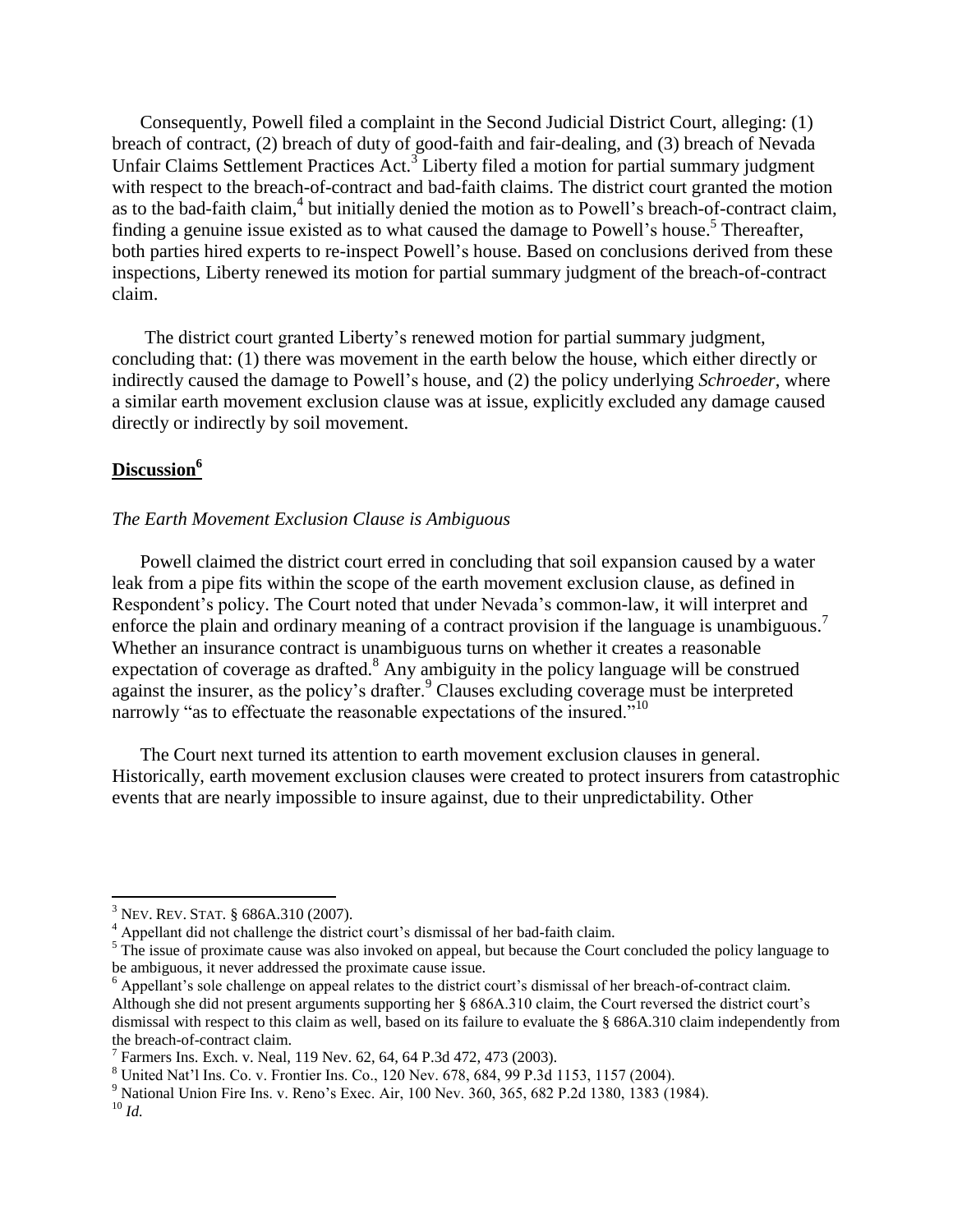jurisdictions have often found these exclusion clauses to be ambiguous, and have thus construed them narrowly to include only naturally-occurring events.<sup>11</sup>

The Court then examined the earth movement exclusion clause in Liberty's policy. The Court noted that the definition of "earth movement" in Liberty's policy contained both examples of man-made events (e.g. mine subsidence), and naturally-occurring catastrophes (e.g. earthquake). The policy also contained a generalized reference to "sinking, rising, and shifting earth" without any clarifying cause. Since Liberty's policy neither limited "earth movement" to any particular category of events, nor stated explicitly that the clause excluded damages caused by any category of events, the Court found the exclusion clause to be ambiguous.<sup>12</sup> Therefore, the Court reversed summary judgment based on a genuine issue as to whether Liberty's policy excludes the type of damages suffered by Powell's house.

The Court went on to outline several requirements for insurers seeking to exclude coverage by virtue of an exclusion clause in its policy. First, the insurer must write the exclusion in obvious and unambiguous language in its policy. Second, the insurer must establish that the interpretation excluding coverage is the only interpretation that could fairly be made. Finally, the insurer must establish that the exclusion clearly applies to the particular case under review. Since Liberty's policy failed to meet this criterion, the Court further concluded that Liberty is unable to deny coverage of the claim if the district court determines that the damage was caused by a ruptured pipe. Thus, the district court erred in granting Liberty's motion for summary judgment.

#### *Distinguishing Schroeder*

 $\overline{\phantom{a}}$ 

Powell also claimed the district erred in relying on *Schroeder* to support its conclusion that Respondent's policy disclaimed coverage. In *Schroeder*, water from a ruptured pipe caused soil to settle, which led to damages to a building insured by the Defendant. Although the cause of damage was similar in both cases, the Court distinguished *Schroeder* from the present case based on differences in the respective "earth movement exclusion" clauses. First, the *Schroeder* policy made clear the list of events is non-exhaustive, whereas Liberty's policy does not. Second, *Schroeder*'s anti-concurrent clause made clear that damages are excluded based on any movement in the earth, notwithstanding the cause. Finally, *Schroeder*'s clause explicitly referenced earth movement combined with water, whereas Liberty's definition does not. Because *Schroeder*'s holding rests on the specific language of the policy, language which is absent from Liberty's policy, the Court concluded that *Schroeder* does not control the outcome in the case at bar.

<sup>&</sup>lt;sup>11</sup> See Sentinel Assoc. v. American Mfrs. Mut. Ins., 804 F. Supp. 815, 818 (E.D. Va. 1992); Fayad v. Clarendon Nat. Ins. Co., 899 So. 2d 1082, 1088 (Fla. 2005); Henning Nelson Const. Co. v. Fireman's Fund, 383 N.W.2d 645, 653 (Minn. 1986); United Nuclear Corp. v. Allendale Mut. Ins., 709 P.2d 649, 652 (N.M. 1985).

<sup>&</sup>lt;sup>12</sup> The Court also rejected Respondent's argument that the "settling" clause helped rectify the ambiguity of "earth movement" because (1) the district court did not rely on the "settling" clause in reaching its conclusion and (2) other jurisdictions interpreting similar "settling" clauses also narrowly construed them to encompass only naturallyoccurring events.